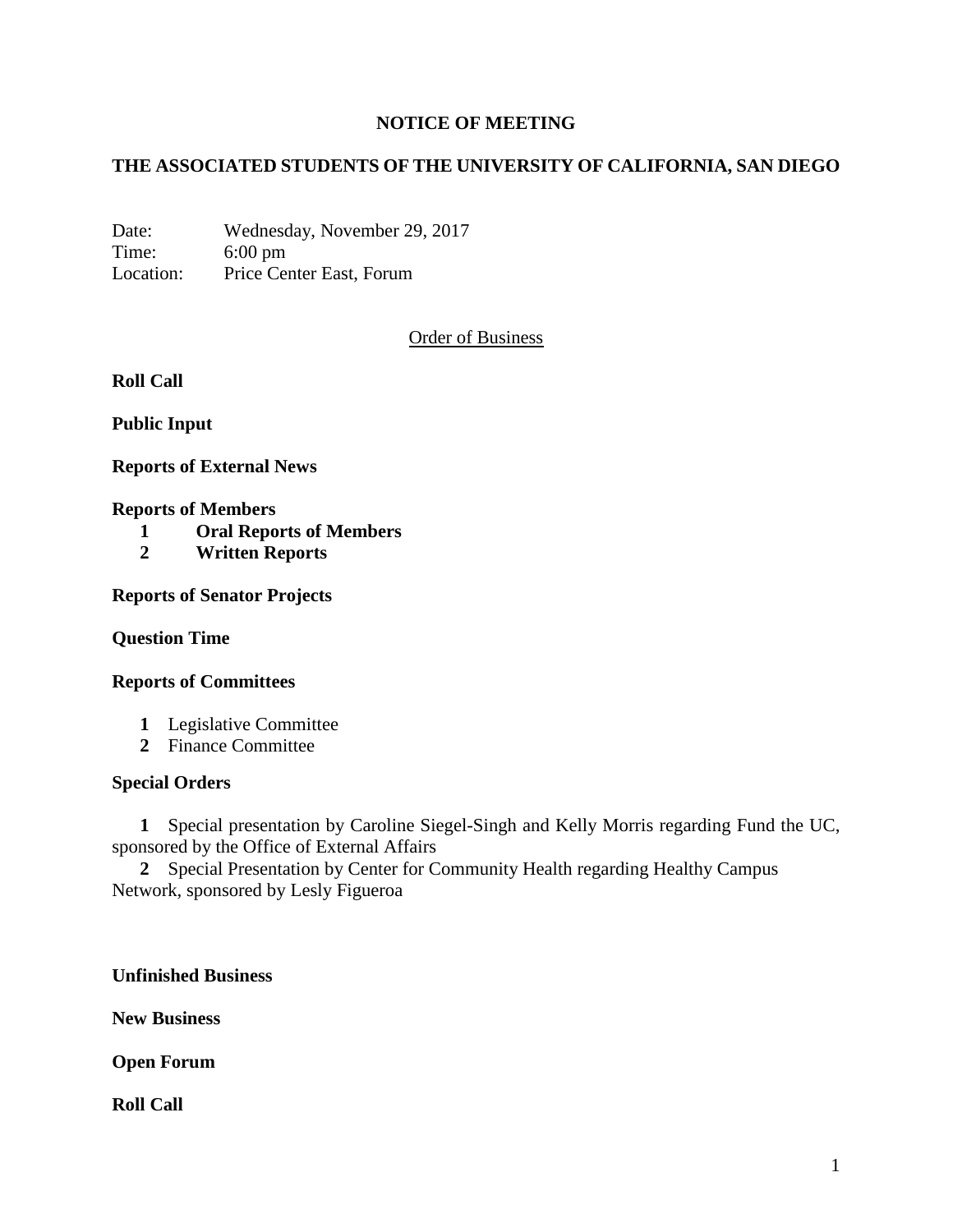### Bills in Committee

### **Legislative Committee**

**L1** Appointment of Angela Toledo as Chief of Staff for the Office of External Affairs effective immediately until the appointment of successor. Sponsored by Refilwe Gqajela.

**L2** Appointment of Elizabeth Ramos as Chief of Staff to the AVP of EDI under the Office of EDI effective immediately until appointment of successor. Sponsored by Matthew Arrollado.

**L3** Appointment of Haimanot Ashenafi as Chair of Internal Affairs under the Office of EDI effective immediately until appointment of successor. Sponsored by Matthew Arrollado.

**L4** Appointment of Brian Mi as SSC Director of Media and Marketing effective immediately until appointment of successor. Sponsored by Lesly Figueroa.

**L5** Appointment of Rongrong Liu as Calfresh Intern for the Office of Food & Housing Resources effective immediately until Week 8 of Spring Quarter. Sponsored by Lesly Figueroa.

**L6** Appointment of Cindy Liang as Calfresh Intern for the Office of Food & Housing Resources effective immediately until Week 8 of Spring Quarter. Sponsored by Lesly Figueroa.

L7 Appointment of Hayley Fong as Programming Intern for the Office of Food  $\&$ Housing Resources effective immediately until Week 8 of Spring Quarter. Sponsored by Lesly Figueroa.

**L8** Appointment of Alison Diep as Marketing and Publicity Intern for the Office of Food & Housing Resources effective immediately until Week 8 of Spring Quarter. Sponsored by Lesly Figueroa.

#### **Finance Committee**

**F1** Allocation of \$205.94 from Student Org Programming Unallocated to the ISA's Kite Flying Festival for a total of \$613.64. Sponsored by Andrew Thai.

**F2** Allocation of \$301.38 from Student Org Programming Unallocated to the Pre-Dental Society's Winter Quarter GBM for a total of \$301.38. Sponsored by Andrew Thai.

**F3** Allocation of \$61.56 from Student Org Programming Unallocated to NET's Winter Quarter GBM for a total of \$255.04. Sponsored by Andrew Thai.

**F4** Allocation of \$45.70 from Student Org Programming Unallocated to UBIC's Winter GBM for a total of \$657.20. Sponsored by Andrew Thai.